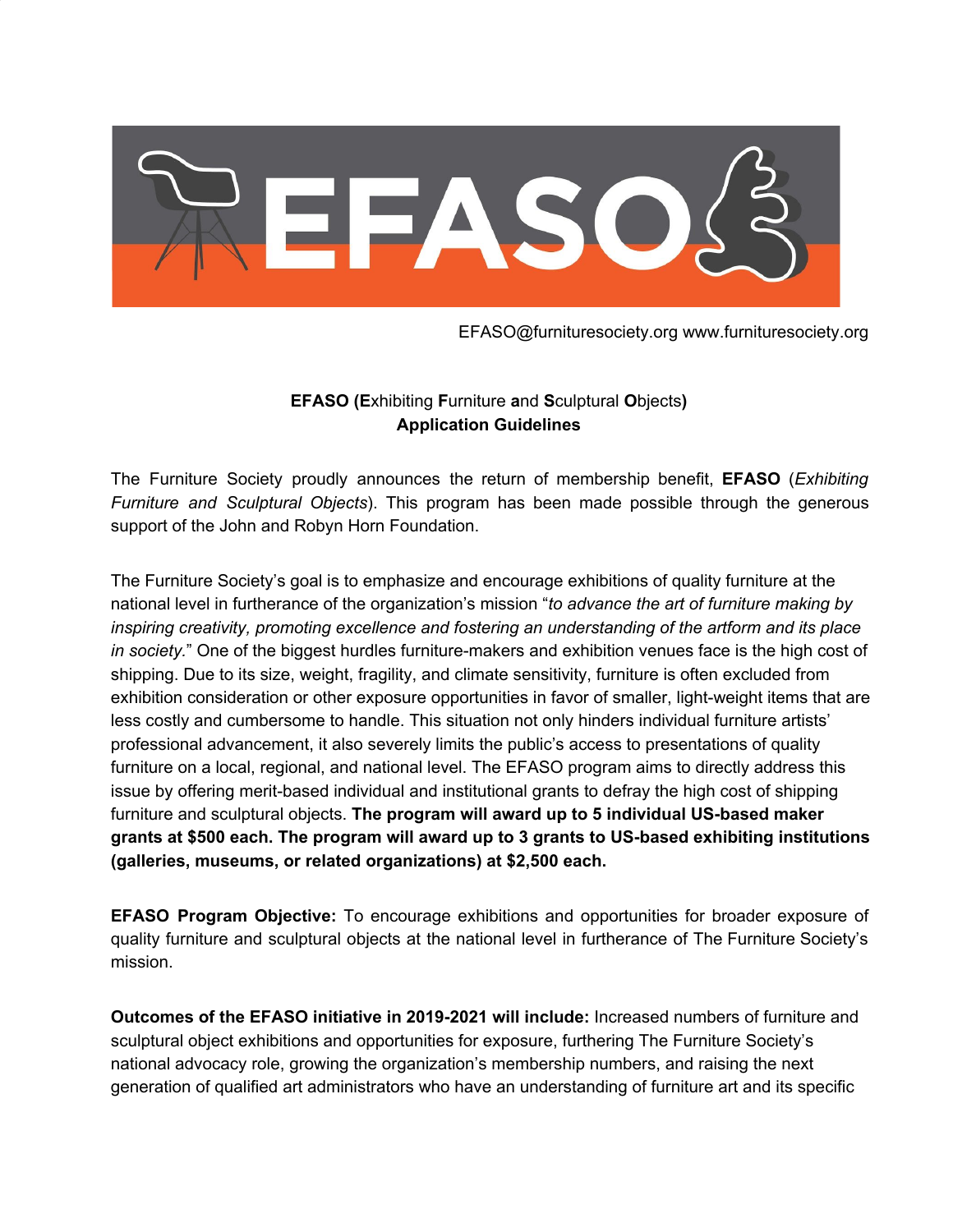exhibition needs.

## **Program Scope & Submission Details:**

**(1) Eligibility:** Open to current members of The Furniture Society (both individuals and institutional/organizations). Anyone can join TFS to be eligible to apply. **Sign up / renew here**: **<https://furnsoc.org/members/join>**

Open to applicants from all backgrounds regardless of geographic region within the US, age, gender, demographics, project scope, and organizational mission.

The EFASO program is restricted to US-based furniture makers and US-based exhibiting institutions. Eligible US exhibiting venues include: For-profit and nonprofit organizations; Museums; Galleries; Retail-based environments (craft shows, professional marketplace opportunities, etc.)

**(2) Jury Process:** The Furniture Society will select grant recipients through an independent juried process. This year's jurors are: Brian & Melanie Boggs, Julie Muñiz, and Allan Wexler. Read more about our jurors [HERE](https://furnsoc.org/events/grants/efaso/2020-exhibiting-art-and-sculptural-objects/2020-efaso-jurors)**.**

**(3) Application Procedure:**

**DEADLINES:**

**Applications: Friday, November 8, 2019 - 11:59PM Pacific**

**Recipients announcement: Wednesday, December 11, 2019**

**Exhibition verifications: March 9, 2020**

**Waitlisted artists' notification: March 16, 2020**

**Exhibitions must occur between: January 1, 2020 - December 31, 2021**

**To apply:** Complete online **[application](https://docs.google.com/forms/d/1lefgeRVAPi9VuHrMIwLQJz9bZqb7EMFENBNexdVZrEg/edit) form** & **Submit the following to: efaso@furnituresociety.org:**

- For individuals: Resume/CV (abbreviated) - Up to 5 images, incl. detail shots if appropriate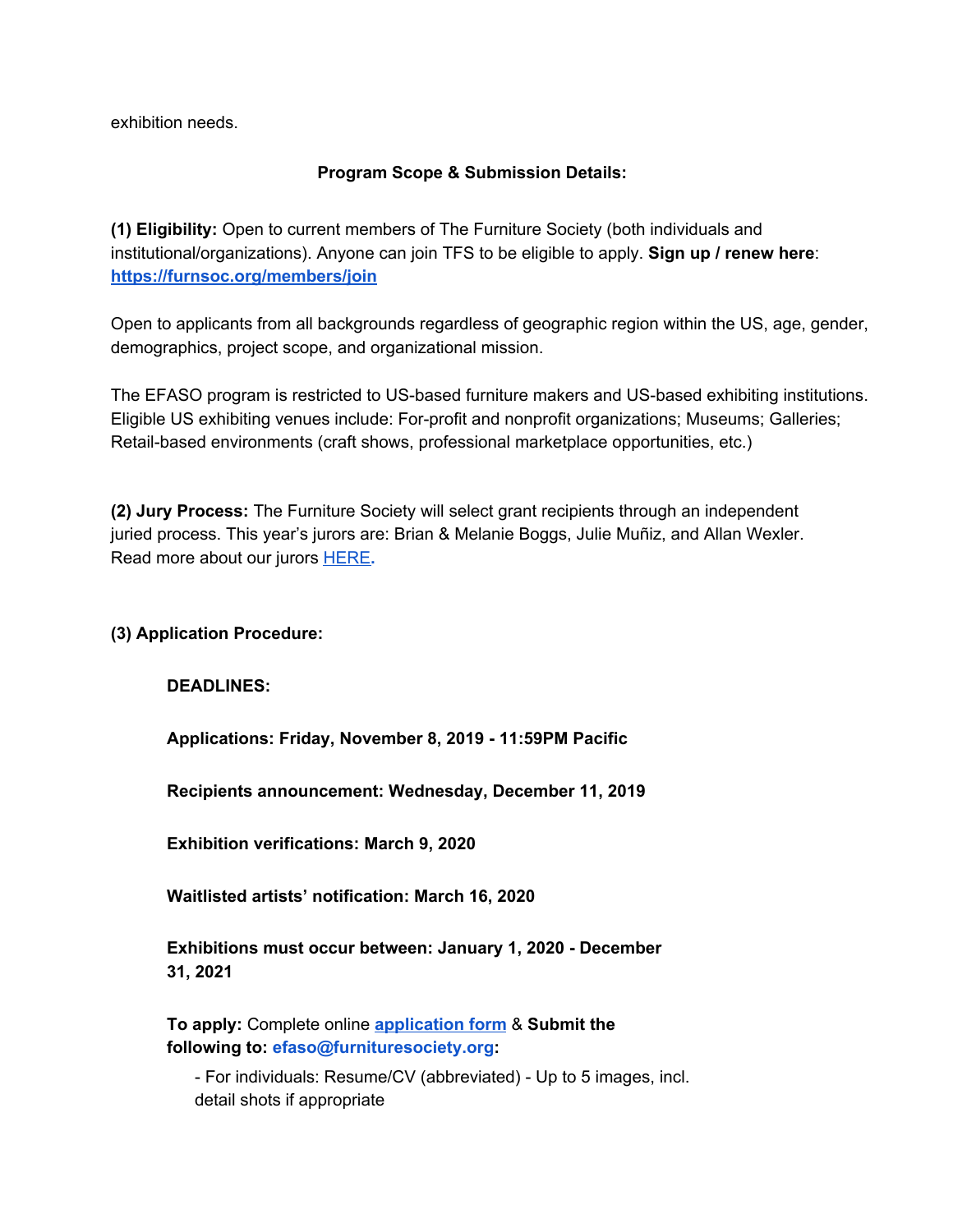- For individuals: submit verification of exhibition inclusion
- Personal Statement/Artist's Statement/Institutional statement

### **Attachments must adhere to the following naming convention:**

#### **Individuals:**

For images: Last name, first name (or first initial), image 1 Ex: SmithAlexImage1, SmithAlexImage2

For resume: Last name, first name (or first initial), resume Ex: SmithAlexResume

For Statement: Last name, first name (or first initial), statement Ex: SmithAlexStatement

For exhibiting verification: Last name, first name (or first initial), **Exhibitverification** Ex: SmithAlexExhibitverification

### **Institutions:**

For images: Institution Name image 1, Ex: SmithmuseumImage1, SmithmuseumImage2

For statement: Ex: SmithmuseumStatement

**(4) Considerations:** All exhibiting/exposure opportunities must be future in planning. Exhibitions already taking place are ineligible for EFASO support. Exhibitions must take place between January 1, 2020 and December 31, 2021.

Applicants must submit verification of their participation inclusion in an exhibition, i.e. official email or letter from exhibiting venue with their application. Artists waiting on acceptance into an exhibition (waitlisted) must provide verification of acceptance no later than **March 9, 2020.**

Exhibiting institutions and individual artists may separately apply for the same exhibition opportunity. Each application will be juried based on its own merit.